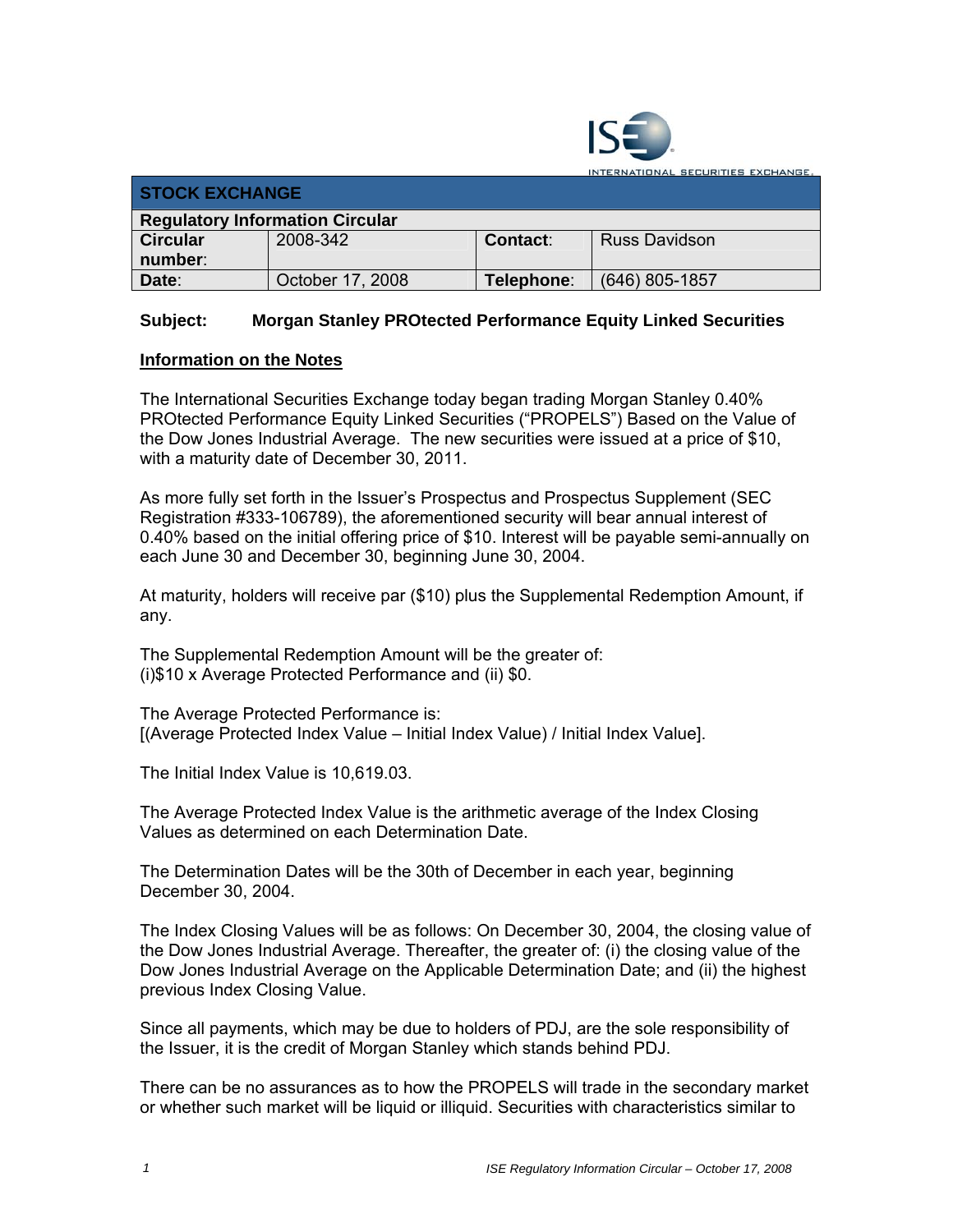the PROPELS are unique securities, and there is currently no secondary market for the PROPELS. The market value for the PROPELS will be affected by a number of factors including, but not limited to, the volatility of The Dow Jones Industrial Average, the dividend rate on stocks underlying The Dow Jones Industrial Average, interest and yield rated in the market and the time remaining to the maturity of the PROPELS.

Information concerning taxation may be found in the Prospectus.

The Trustee for this security is JP Morgan Chase Bank.

Trading in the shares on ISE is on a UTP basis and is subject to ISE equity trading rules. The shares will trade from 9:00 a.m. until 4:00 p.m. Eastern Time. Equity Electronic Access Members ("Equity EAMs") trading the shares during the Pre-Market Session are exposed to the risk of the lack of the calculation or dissemination of underlying index value or intraday indicative value ("IIV"). For certain derivative securities products, an updated underlying index value or IIV may not be calculated or publicly disseminated in the Pre-Market hours. Since the underlying index value and IIV are not calculated or widely disseminated during Pre-Market hours, an investor who is unable to calculate implied values for certain derivative securities products during Pre-Market hours may be at a disadvantage to market professionals.

Equity EAMs also should review NASD Notice to Members 03-71 for guidance on trading these products. The Notice reminds members of their obligations to: (1) conduct adequate due diligence to understand the features of the product; (2) perform a reasonable-basis suitability analysis; (3) perform customer-specific suitability analysis in connection with any recommended transactions; (4) provide a balanced disclosure of both the risks and rewards associated with the particular product, especially when selling to retail investors; (5) implement appropriate internal controls; and (6) train registered persons regarding the features, risk and suitability of these products.

**This Regulatory Information Circular is not a statutory Prospectus. Equity EAMs should consult the Trust's Registration Statement, SAI, Prospectus and the Fund's website for relevant information.**